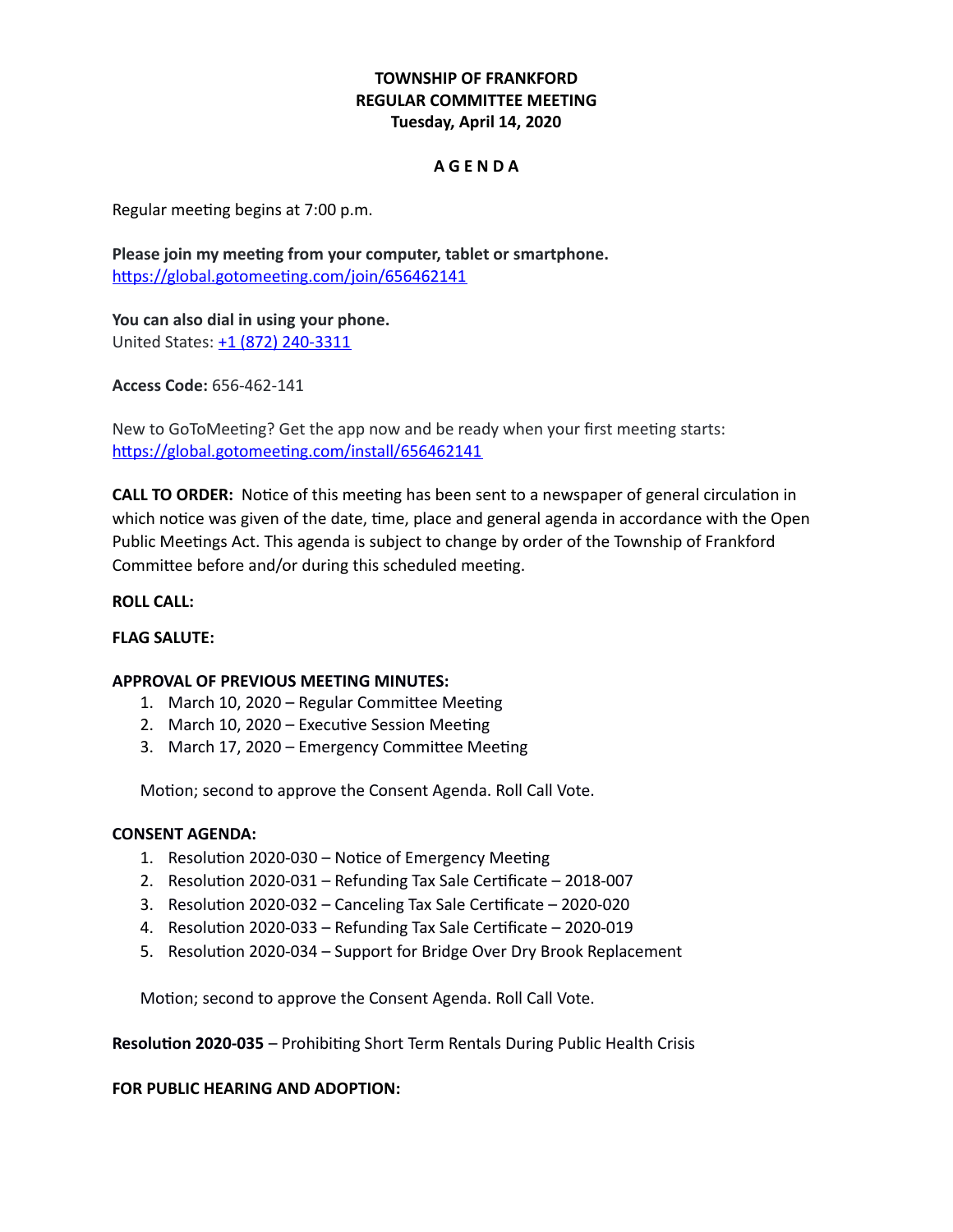# **ORDINANCE 2020-001 – Calendar Year 2020 Ordinance to Exceed the Municipal Budget Appropriation Limits and to Establish a CAP Bank (N.J.S.A. 40A-4-45.14)**

Motion; second to approve. Roll Call Vote

**2020 MUNICIPAL BUDGET PUBLIC HEARING on INTRODUCED BUDGET**  Resolution 2020-036 – Resolution to Amend the 2020 Budget Motion; second to approve. Roll Call Vote

Introduction of budget amendment Adopt budget amendment Motion; second to approve. Roll Call Vote.

Adoption of Amended Budget Motion; second to approve. Roll Call Vote.

**FIRST READING/INTRODUCTION: ORDINANCE 2020-002 – An Ordinance Amending Chapter II of the Code of The Township of Frankford Entitled "Administration"** Motion; second to approve. Roll Call Vote

**ORDINANCE 2020-003 – An Ordinance of the Township of Frankford, County of Sussex, State of New Jersey, Providing for the purchase of a 2020 Medium Duty Single Axle Cab and Chassis with Snow Plow, Switch and Go Detachable Body System, Winter Sub Frame and Stainless Steel V-Box Sand/Salt Spreader. The Total Cost of the Equipment is \$174,000.00, appropriating a Sum of \$174,000.00 from a reserve in the Capital Trust for the Reserve for the Purchase of Road Equipment.**

Motion; second to approve. Roll Call Vote.

**Recommendation to Accept Project –** HPA 19-197 – Proposed improvements to Mattison Reservoir Avenue – Section III Motion; second to accept. Roll Call Vote.

**PUBLIC COMMENT:** Up to 5 speakers, 3 minutes each – Sign-up sheet inside meeting room

## **DEPARTMENT REPORTS:**

- 1. Animal Control Officer Report March 2020
- 2. DPW Report March 2020
- 3. Tax Collector's Report March 2020
- 4. Zoning Report Nothing to report

# **TOWNSHIP CLERK REPORT TOWNSHIP ATTORNEY REPORT TOWNSHIP COMMITTEE REPORTS**

## **UNFINISHED BUSINESS:** Recognition Drive **– Aldo and Nancy Sayer**

**NEW BUSINESS:** COVID-19 Update

**BILLS LIST APPROVAL:** For Bills from March 11, 2020 through April 9, 2020